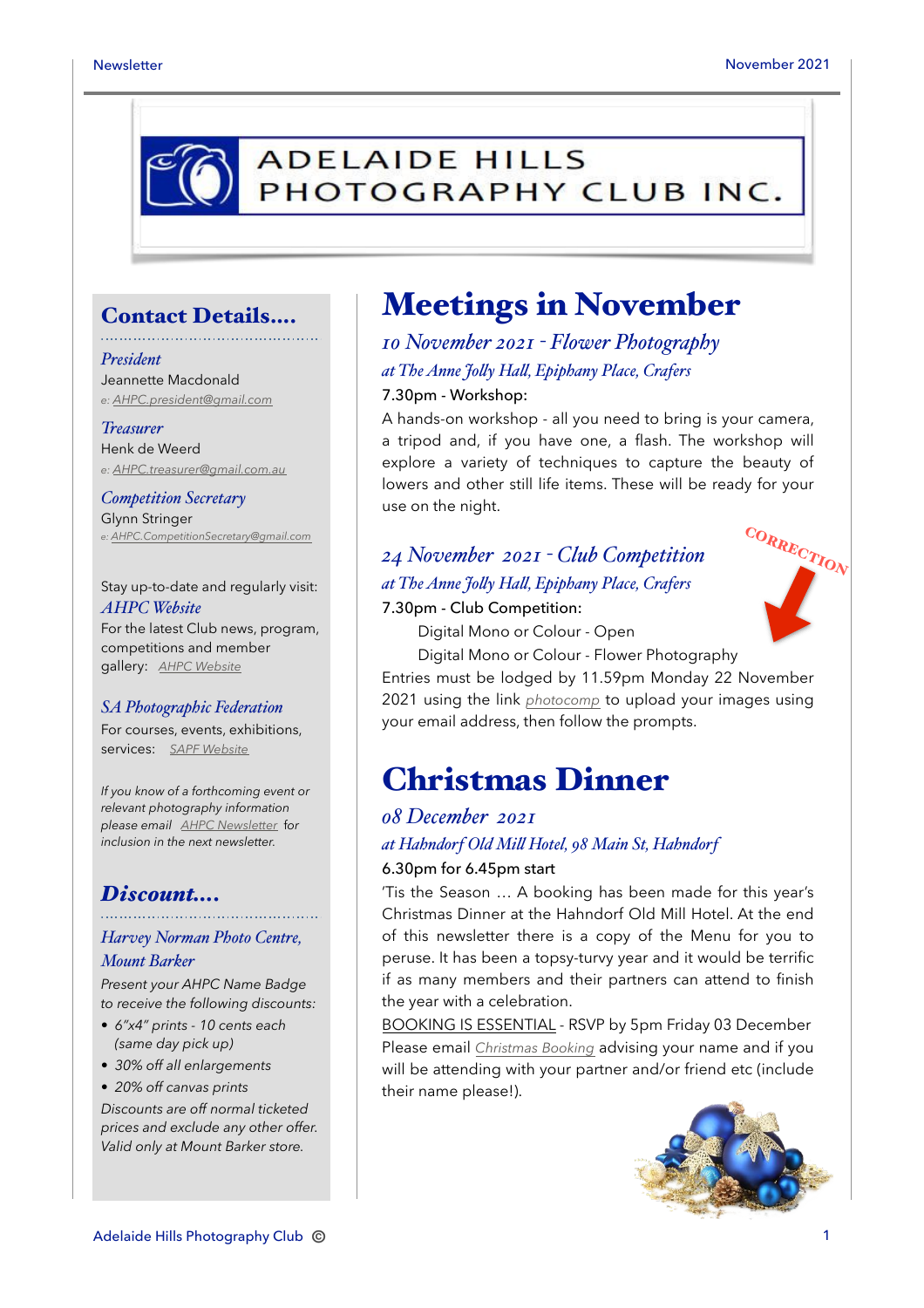# Meeting Review…

At the last Club Meeting on 27 October the topic was 'Portrait Photography'. It was evident that this is not a popular topic as compared to landscape, macro, wildlife (to name a few) by the few members that attended. Having said that, the information gained from the two videos was very useful for all types of photography and not just portrait photography, and led to a good discussion amongst those present. Here is some of that information:

- Set your camera one or two stops down (darker) to capture more detail
- Talk to your model/subject so they are relaxed
- Get reasonably close to your subject (1 2 metres) when shooting indoors
- Have your subject holding/using props (such as a book or umbrella)
- Use a step ladder if shooting outdoors to capture a more interesting angle and to ensure your image is not blown out by the sky
- Set your camera aspect ratio to 4:3 or 1:1 to assist with framing (note: the raw image output from your camera will still be the full sensor size).

Here are the links for the videos:

[Beginner Tutorial: Portrait Photography \(No Lighting Equipment or Studio Needed!\)](https://www.youtube.com/watch?v=ZAb4Afbo5bg)

[Top 10 Portrait Tips and Tricks to Become a Better Photographer](https://www.youtube.com/watch?v=2lleGP6mYHs)

[Top 10 Portrait Tips and Tricks to Become a Better Photographer, PART 2](https://www.youtube.com/watch?v=v4eCFqryR8Y)

# Callington Show…

AHPC exhibited at the Callington Show on Sunday 31 October. From all reports it was a successful display with many visitors to the stand asking questions about the club, its members' images as well interest shown in becoming a member - let's hope that this event will help to boost membership.

A big thank you to Jeannette Macdonald, Glynn Stringer and Henk de Weerd for setting up the display of members' images and being at the Show all day to field the questions. Here are some images of the display.





# Get Well Soon…

A little birdie let the Editor know that we have a couple of AHPC friends who have been on the sick list and are recuperating. Our best wishes and get well soon message goes out to Pat Umlauf and Marie Bury - a speedy recovery ladies…